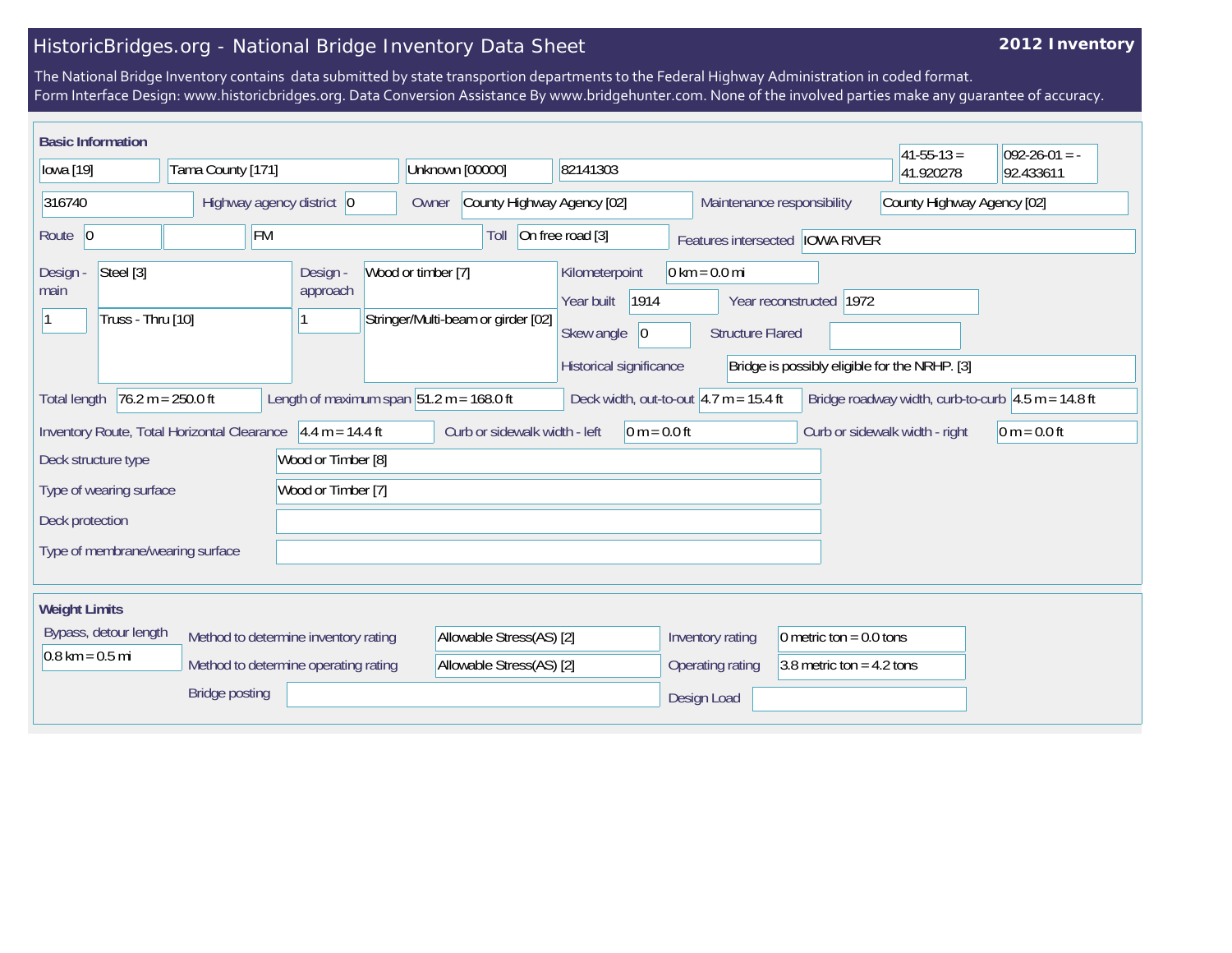| <b>Functional Details</b>                                                                                                             |                                                                                |  |  |  |  |  |  |  |  |
|---------------------------------------------------------------------------------------------------------------------------------------|--------------------------------------------------------------------------------|--|--|--|--|--|--|--|--|
| Average daily truck traffi<br><b>Average Daily Traffic</b><br>60                                                                      | Year 2009<br>60<br>2031<br> 22 <br>%<br>Future average daily traffic<br>Year   |  |  |  |  |  |  |  |  |
| Road classification<br>Minor Collector (Rural) [08]                                                                                   | $7 m = 23.0 ft$<br>Lanes on structure 1<br>Approach roadway width              |  |  |  |  |  |  |  |  |
| Type of service on bridge Highway [1]                                                                                                 | Direction of traffic One lane bridge for 2 - way traffic [3]<br>Bridge median  |  |  |  |  |  |  |  |  |
| Parallel structure designation<br>No parallel structure exists. [N]                                                                   |                                                                                |  |  |  |  |  |  |  |  |
| Type of service under bridge<br>Waterway [5]                                                                                          | Navigation control<br>Lanes under structure<br> 0                              |  |  |  |  |  |  |  |  |
| Navigation horizontal clearance $ 0 = N/A$<br>$0 = N/A$<br>Navigation vertical clearanc                                               |                                                                                |  |  |  |  |  |  |  |  |
| Minimum navigation vertical clearance, vertical lift bridge $\vert$ 0 m = 0.0 ft                                                      | Minimum vertical clearance over bridge roadway<br>$4.65 m = 15.3 ft$           |  |  |  |  |  |  |  |  |
| Minimum lateral underclearance reference feature Feature not a highway or railroad [N]                                                |                                                                                |  |  |  |  |  |  |  |  |
| Minimum lateral underclearance on right $0 = N/A$                                                                                     | Minimum lateral underclearance on left 0 = N/A                                 |  |  |  |  |  |  |  |  |
| Minimum vertical underclearance reference feature Feature not a highway or railroad [N]<br>Minimum Vertical Underclearance $ 0 = N/A$ |                                                                                |  |  |  |  |  |  |  |  |
| Appraisal ratings - underclearances N/A [N]                                                                                           |                                                                                |  |  |  |  |  |  |  |  |
|                                                                                                                                       |                                                                                |  |  |  |  |  |  |  |  |
| <b>Repair and Replacement Plans</b>                                                                                                   |                                                                                |  |  |  |  |  |  |  |  |
| Type of work to be performed                                                                                                          | Work to be done by contract [1]<br>Work done by                                |  |  |  |  |  |  |  |  |
| Replacement of bridge or other structure because<br>of substandard load carrying capacity or substantial                              | Bridge improvement cost<br>809000<br>81000<br>Roadway improvement cost         |  |  |  |  |  |  |  |  |
| bridge roadway geometry. [31]                                                                                                         | 284 m = $931.8$ ft<br>Length of structure improvement<br>Total project cost    |  |  |  |  |  |  |  |  |
|                                                                                                                                       | Year of improvement cost estimate<br>2007                                      |  |  |  |  |  |  |  |  |
|                                                                                                                                       | Border bridge - state<br>Border bridge - percent responsibility of other state |  |  |  |  |  |  |  |  |
|                                                                                                                                       | Border bridge - structure number                                               |  |  |  |  |  |  |  |  |